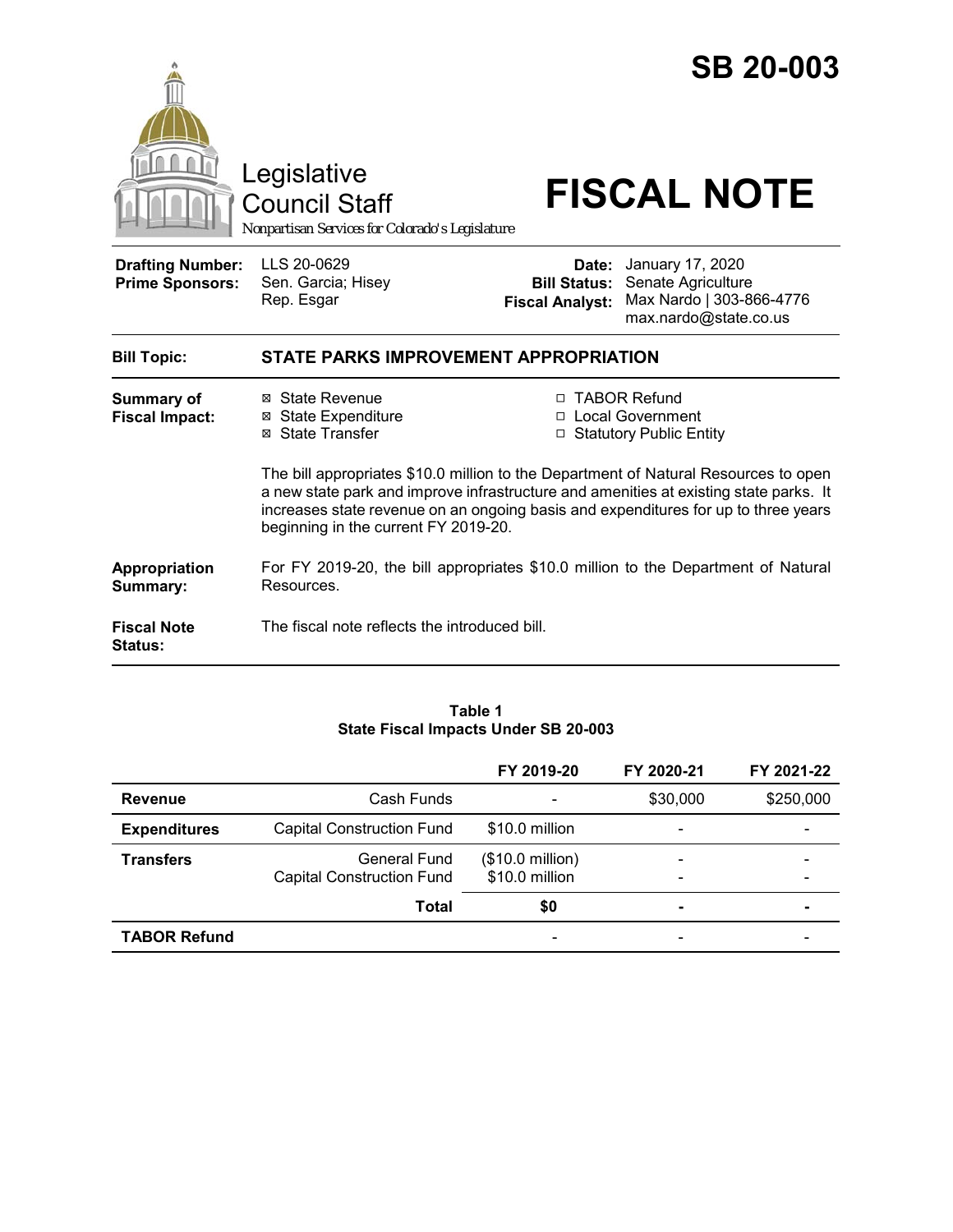January 17, 2020

# **Summary of Legislation**

The bill transfers \$10.0 million from the General Fund to the Capital Construction Fund and appropriates it to the Department of Natural Resources (DNR). Of the \$10.0 million, \$4.0 million is for infrastructure projects to facilitate the opening of a new state park surrounding Fishers Peak, and \$6.0 million is for infrastructure improvements to address increased visitation at existing state parks.

### **State Revenue**

The bill will increase state cash fund revenue by an estimated \$30,000 in FY 2020-21, and \$250,000 in FY 2021-22. Revenue will come from user fees from additional visitors made possible by the opening of a new state park and expanded infrastructure such as campgrounds at existing state parks. State parks are an enterprise under TABOR; therefore revenue is not subject to the TABOR limit.

#### **Table 2 Revenue Under SB 20-003**

|                                           | FY 2019-20               | FY 2020-21               | FY 2021-22 |
|-------------------------------------------|--------------------------|--------------------------|------------|
| <b>Department of Natural Resources</b>    |                          |                          |            |
| Passes for the state park at Fishers Peak | $\overline{\phantom{0}}$ | \$30,000                 | \$60,000   |
| User fees and at other parks              | $\overline{\phantom{0}}$ | $\overline{\phantom{0}}$ | \$190,000  |
| <b>Total Revenue</b>                      | ۰                        | \$30,000                 | \$250,000  |

## **State Transfers**

The bill transfers \$10.0 million from the General Fund to the Capital Construction Fund in the current FY 2019-20.

## **State Expenditures**

Beginning in FY 2019-20, the bill increases state expenditures in the Department of Natural Resources by \$10.0 million. For any project initiated in FY 2019-20, the appropriation is available for up to three years.

| Table 3 |                                     |  |  |  |
|---------|-------------------------------------|--|--|--|
|         | <b>Expenditures Under SB 20-003</b> |  |  |  |

|                                                  | FY 2019-20     | FY 2020-21               | FY 2021-22 |
|--------------------------------------------------|----------------|--------------------------|------------|
| <b>Department of Natural Resources</b>           |                |                          |            |
| Capital construction: state park at Fishers Peak | \$4.0 million  | $\overline{\phantom{0}}$ |            |
| Capital construction: state park infrastructure  | \$6.0 million  | -                        |            |
| Total Cost                                       | \$10.0 million | $\overline{\phantom{0}}$ |            |